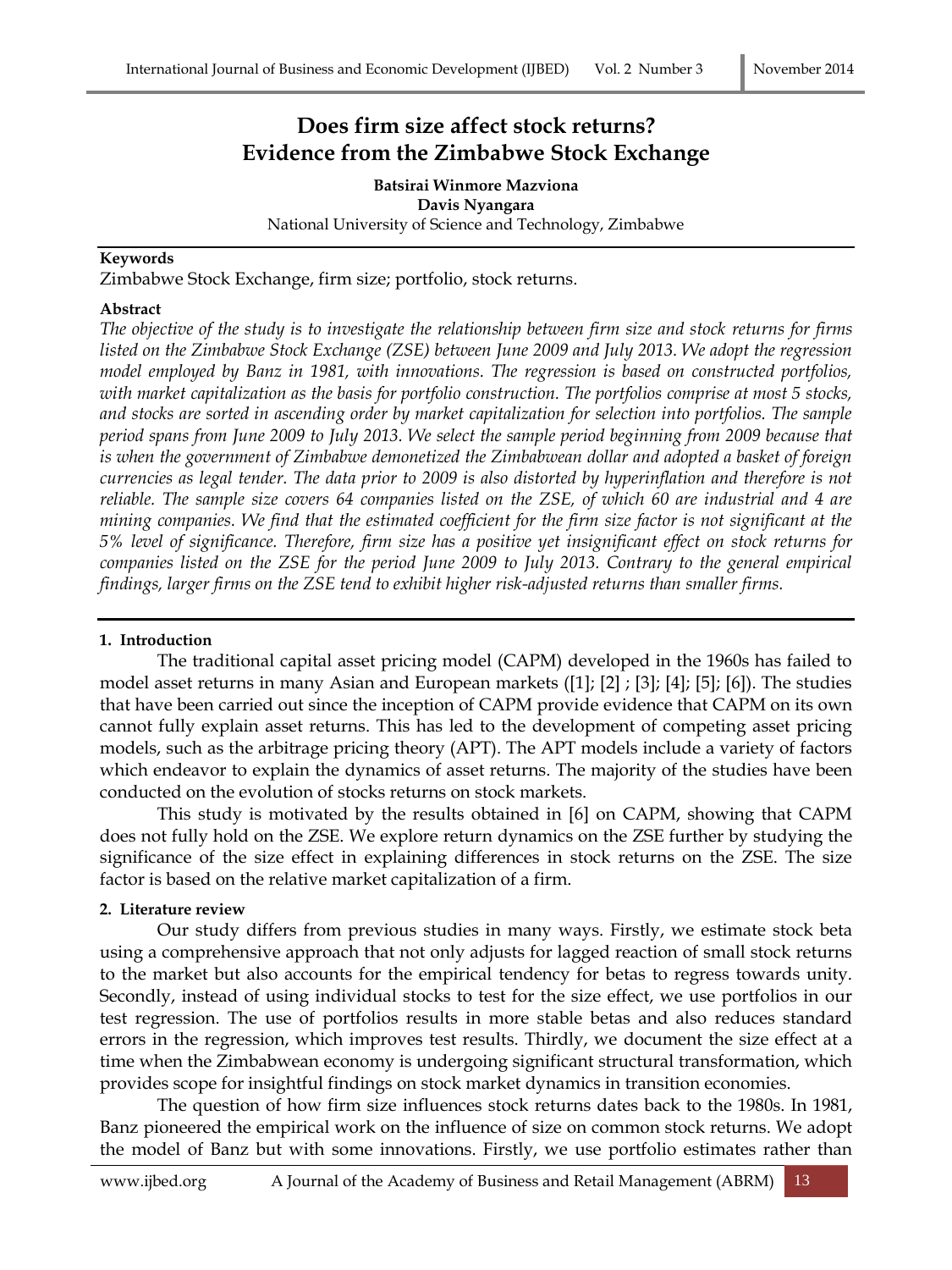individual stocks to avoid bias in estimation [7]. Secondly, the methodology used in computing betas for individual stocks and portfolios is different. We use lagged betas and make an adjustment using the Bloomberg adjustment [7]. Lastly, we create portfolios based on their market values and standardize the portfolios based on the average market value of the portfolio series. The criteria for grouping stocks differ from [8]. In [8], firms were grouped based on their distress risk, the likelihood of a firm becoming bankrupt, and account for the size factor by the market value of equity. In contrast, [9] use the market value of equity for size and find a negative and insignificant relationship with past stock returns after taking into account the leverage of firms.

It was observed in [10] that firm size, as measured by market value of equity, has a negative and significant effect on stock returns. Their scope is focused on how earnings affect stock returns. In contrast, [11] introduce a new dimension by focusing on the effect of industry concentration on stock returns. Past studies provide mixed results depending on the methodology employed, sample period used and the market under study. Some results find no size effect ([12]; [13]) whilst others find strong size effect [14]. We find that in most of these studies, they didn't test for problems associated with ordinary least square (OLS) regression model. However, we have incorporated that in our study to test the limitations and problems associated with OLS.

## **3. Methodology**

Our study uses data for 64 common stocks listed on the ZSE, of which 60 are industrial stocks and only 4 are mining stocks. We use the industrial index and the mining index as market proxies for industrial stocks and mining stocks respectively. The choice of sample period is guided by the monetary realities in the Zimbabwean economy. The government of Zimbabwe introduced a multi-currency system in 2009 in response to unfavorable macroeconomic fundamentals, characterized by galloping inflation and a virtual breakdown of the entire monetary system. The introduction of the multi-currency system meant that business transactions would now be conducted using foreign currencies. The ZSE adopted the United States dollar (USD) for both trading and reporting purposes when it opened for trading on the 19th of February 2009, marking a new era in the history of the ZSE.

The period between February and May 2009 recorded very little trading as investors pondered on the valuation of stocks under the new monetary regime. As such, we use data for the period starting June 2009 to July 2013. Delisted stocks are not included in this study. The data was extracted from the ZSE website.

#### **3.1 Research variables**

We use contributing portfolio value size (CPS) measured as the ratio of the difference between portfolio value and the average portfolio series value to the average portfolio series value. The monthly returns (SR) are calculated by taking the natural logarithm of the ratio of current month stock price and previous month stock price. The same approach is employed in the calculation of monthly industrial (IND) and mining (MIN) indices. We regress SR on IND and the one month lagged IND for the industrial stocks and for mining we regress SR on MIN and the one month lagged MIN. We obtain two sets of betas, the current beta and the one month lagged beta. We sum the two betas and apply the Bloomberg adjustment for the summed betas. The Bloomberg adjusted beta is two thirds of the summed beta plus one third. The portfolio beta (PB) is the value-weighted average of the respective Bloomberg betas of the stocks forming that portfolio. The portfolio return (PR) is the value weighted average of monthly returns of the respective stocks forming that portfolio. We form a total of 13 portfolios based on the market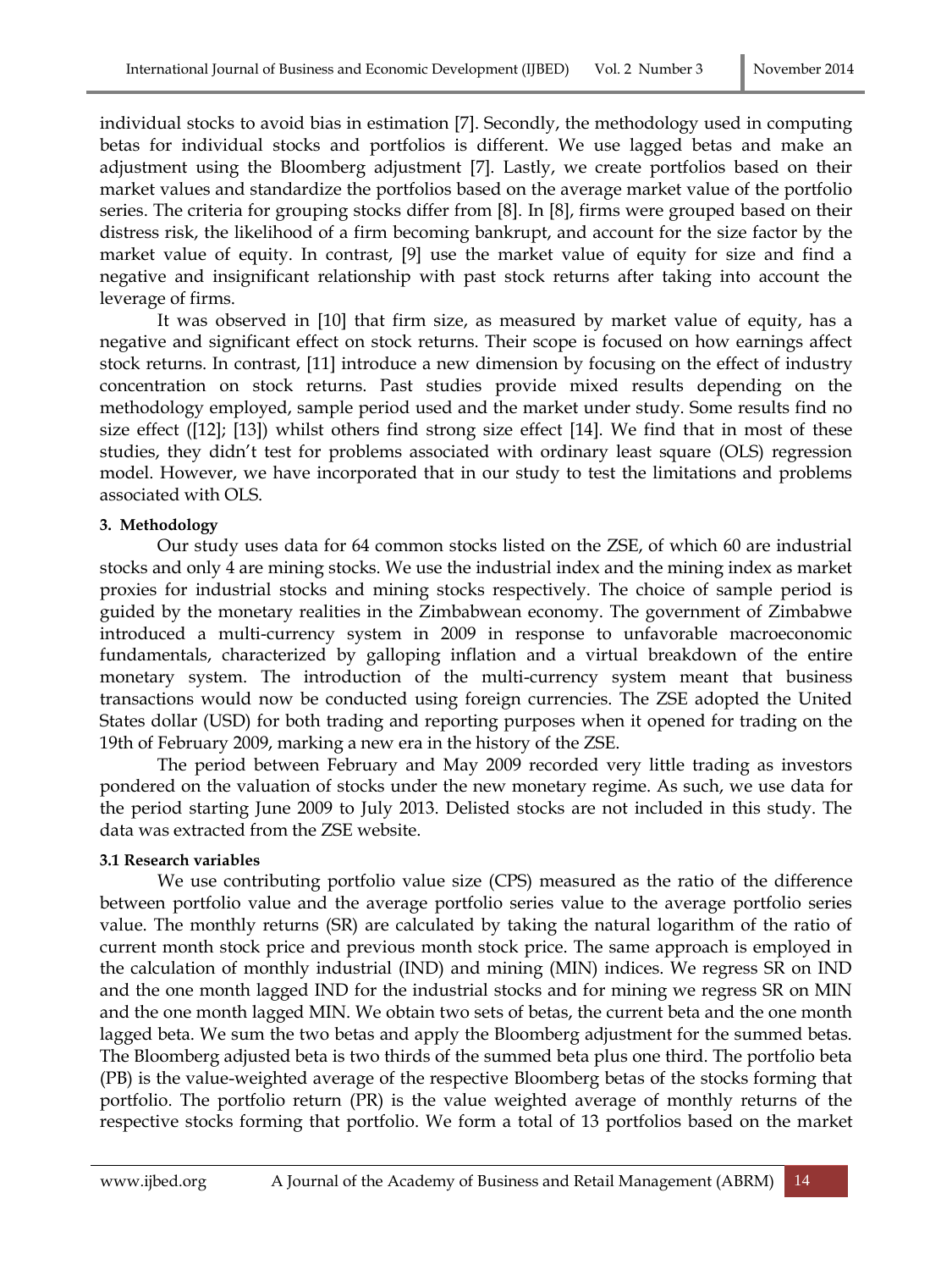capitalization values as at 1 June of each of the years 2009 to 2013. We obtain a total of 65 portfolio observations for the period 2009 to 2013.

## **3.2. Data analysis**

We adopt the regression employed by Banz in 1981, with some innovations. We use the multiple regression model based on OLS regression assumptions. The regression model is as follows:

$$
PR_{it} = \alpha_0 + \beta_1 PB_{it} + \beta_2 CPS_{it} + \varepsilon_{it}
$$

# Where:

PR, PB and CPS are the portfolio returns, portfolio beta and contributing portfolio value size.

The parameters  $\beta_1$  and  $\beta_2$  are partial regression slope coefficients,  $\alpha_0$  and  $\epsilon$  are intercept and error terms respectively. We perform several tests regarding the multiple regression model. We test for model misspecification and serial correlation using the Durbin-Watson tests. To test for heteroscedasticity of the residuals, we employ the Breusch-Pagan-Godfrey (BPG) and Koenker-Basset (KB) tests. We also check for multicollinearity of the variables PB and CPS using the condition index (CI) and the variance inflation factor (VIF). All tests are done at 5% level of significance. We use the SPSS 16.0 software for data analysis.

## **4. Results and discussion**

We use two approaches to detect multicollinearity, namely the condition index (CI) and the variance inflation factor (VIF). The CI is generally between 1 and 7 as reported in Table 1 below and the VIF is less than 10 for the variables used. The CI and VIF suggest that multicollinearity is not a problem in our model. We test for serial correlation using the Durbin-Watson *d* statistic. A *d*-statistic of 1.658 reported in Table 1 is large enough to rule out positive and negative serial correlation. Therefore, our regression model is not misspecified. The heteroscedasticity tests are based on the BPG and KB tests. The reported *p*-values are insignificant for the BPG and KB tests (0.4622 and 0.5981 respectively), providing evidence that there is no heteroscedasticity. We find that our regression model is robust based on the above tests.

| Condition Index |           |                    |       | Durbin-   | <b>BPG</b> | KB        |
|-----------------|-----------|--------------------|-------|-----------|------------|-----------|
|                 |           | Variance inflation |       | Watson    | (p-value)  | (p-value) |
|                 |           | factor             |       | statistic |            |           |
|                 | Condition | Slope              |       |           |            |           |
| Dimension       | Index     | coefficients       | VIF   | 1.658     | 0.4622     | 0.5981    |
|                 | 1.000     |                    | 1.030 |           |            |           |
| $\overline{2}$  | 1.398     |                    | 1.030 |           |            |           |
| 3               | 6.642     |                    |       |           |            |           |

# **Table 1: Model Diagnostics**

# **4.1 Regression model results**

Table 2 below shows the regression model results. The slope coefficients  $\beta_1$  and  $\beta_2$  are positive yet insignificant at the 5% level of significance. The evidence demonstrates that portfolio beta and the size factor have positive yet insignificant effects on stock returns on the ZSE. The findings of this study are consistent with [12] and [13]. However, our findings differ from those by [14], who find a positive and significant size effect on stock returns. However, [9] found a negative and insignificant size effect on stock returns. The findings from past studies on the effect of size on stock returns are mixed. The mixed results suggest that firm size impact on stock returns depends largely on the stock market under study, methodology used and the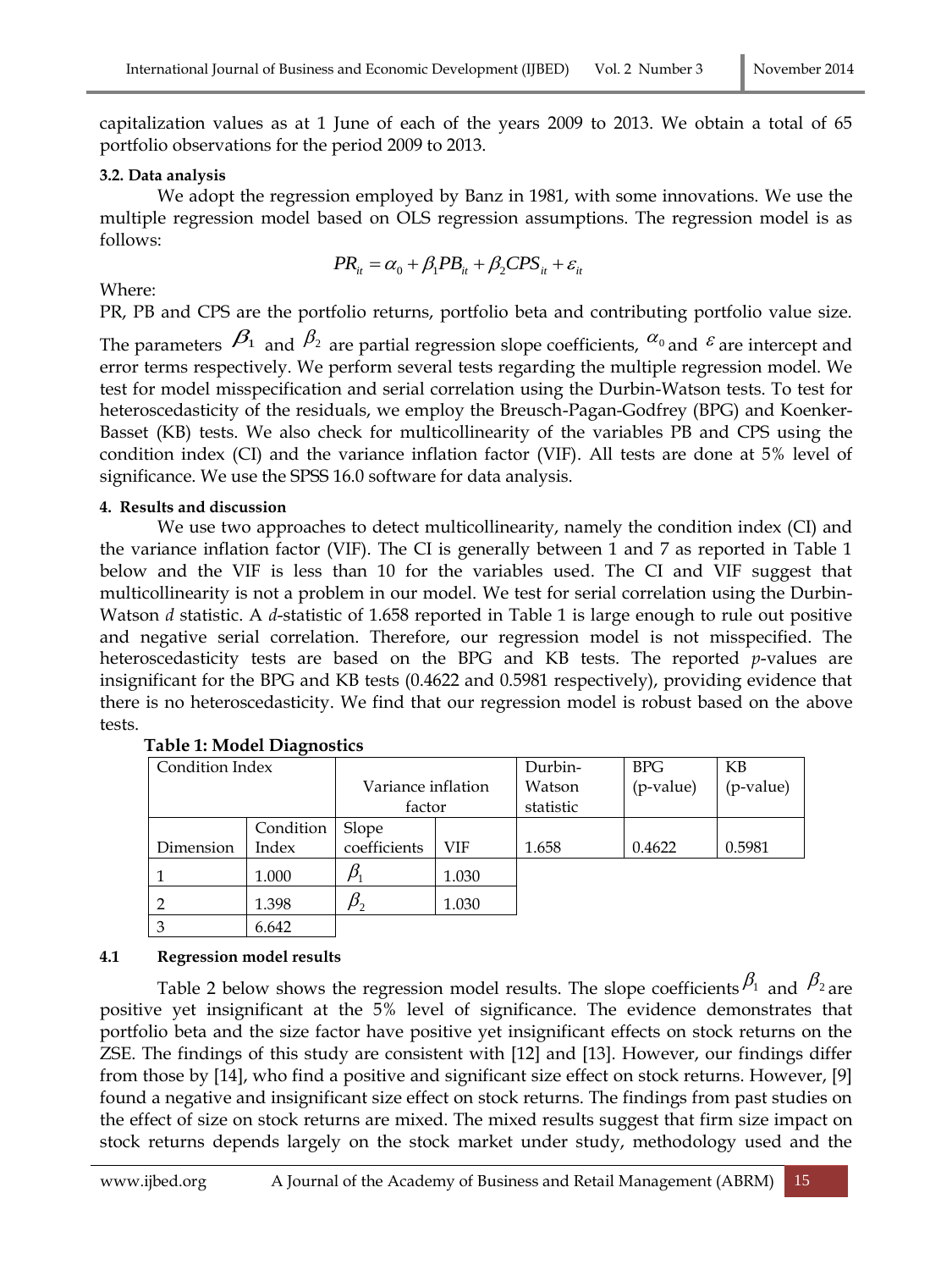period of study. The F-test result suggests that the model can be improved by including other factors. We however, recommend the possibility of model improvement in sections 5 of our further studies.

|                | Coefficients | Standard Error | t Stat   | P-value |
|----------------|--------------|----------------|----------|---------|
| $\alpha_{0}$   | $-0.043$     | 0.052          | $-0.829$ | 0.410   |
|                | 0.031        | 0.068          | 0.537    | 0.593   |
| $\mu_{2}$      | 0.009        | 0.173          | 1.370    | 0.176   |
| Overall F-test |              |                |          | 0.295   |

 **Table 2: Summary of Multiple Regression Results**

## **5. Conclusions**

We conclude, in line with [12] and [13], that firm size has a positive yet insignificant effect on stock returns on the ZSE. Larger firms exhibit higher risk-adjusted returns than smaller firms in Zimbabwe. This is not surprising given that larger firms on the ZSE are generally market leaders in their respective industry, and they have had easier access to bank credit to fund the refurbishment and expansion of production infrastructure to enhance efficiency, service delivery and price-competitiveness. The evidence in this paper confirms the recent trend towards consolidation on the ZSE, and indicates a priori that equity investors have taken a flight to quality since the adoption of the multi-currency regime. The lack of evidence for the significance of beta in explaining stock returns further confirms that the CAPM may not be an appropriate model for explaining differences in stock returns on the ZSE for the period under study. We however acknowledge the limitation imposed by the short nature of the sample period, especially regarding its impact on the standard errors of our beta estimates. The evidence we present here however suggests a need for further research into the drivers of stock returns on the ZSE. An interesting starting point could be studies of how behavioural factors may have influenced returns on the ZSE since the year 2009.

#### **References**

- Michailidis G, Tsopoglou S, Papanastasiou D, Mariola E. Testing the capital asset pricing model (CAPM): The case of the emerging Greek securities market. International Research Journal of Finance and Economics. 2006; 4:78-91.
- Yang X, DonghuiX, Testing the CAPM model: A study of the Chinese stock market. Master Thesis. UMEA School of Business.2006.
- Javid AY, Ahmad E. Testing multifactor capital asset pricing model in case of Pakistani market. Retrieved
- From [http://mpra.ub.uni-uenchen.de/37341/1/MPRA\\_paper\\_37341.pdf.](http://mpra.ub.uni-uenchen.de/37341/1/MPRA_paper_37341.pdf) 2006
- Nikolaos L. An empirical evaluation of CAPM's validity in the British stock exchange. International Journal of Applied Mathematics and Informatics. 2009; 3(1):1-8.
- Krish M. Validity of capital asset pricing model & stability of systematic risk (beta): An empirical study on Indian Stock Market. Retrieved from [http://dx.doi.org/10.2139/ssrn.1708463.](http://dx.doi.org/10.2139/ssrn.1708463) 2010.
- Mazviona BW. Testing the capital asset pricing model after currency reform: The case of Zimbabwe Stock Exchange, South East Asia Journal of Contemporary Business, Economics and Law. 2013; 3(1):22-29.
- Grinblatt M, Titman S. Financial markets and corporate strategy. Boston. McGraw-Hill Irwin; 2002.
- Griffin JM, Lemmon ML. Book-to-market equity, distress risk, and stock returns.Journal of Finance. 2002; 57(5):2317-2336.